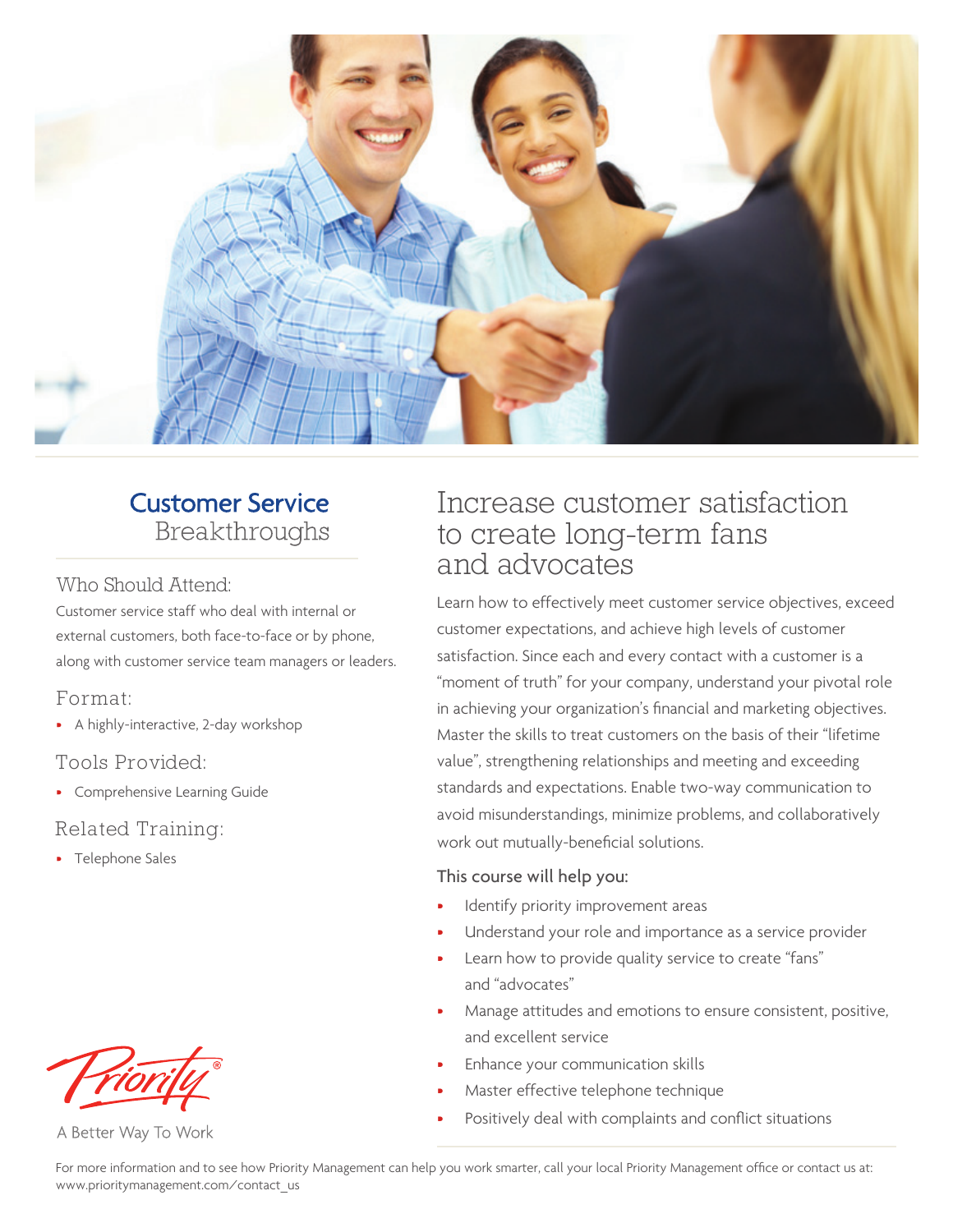# Detailed Synopsis: **Customer Service Breakthroughs**

The Customer Service Breakthroughs program will give you the ability to deliver an experience your customers will enthusiastically respond to. You will learn how to maximize every "moment of truth" opportunity, and deliver on service promises to exceed their expectations. Enhancing your skills is an integral part of the program. You will learn many aspects of customer service: face to face and telephone communication; managing service quality and standards; handling information, requests and complaints.

You will improve your management of your own and other's time, attitudes and stress. We do all this through a fast-paced mix of information, discussions, workshops, case studies and skills practice. Your customers demand and deserve the best human service experience – you will make it a reality for them.

Unit 1 The Value of Customers: Every point of contact with a customer is a "moment of truth" for them. You will appreciate why each contact is a memorable event for them, and how they want to be treated by us. We will overview the importance of customers to your organization. As we all are, and all have, internal customers, we will recognize their special needs. We will illustrate the impact customers have on sales and profits, and study the things we can do to build customer loyalty. You will understand the actions that make them satisfied and come back, and what turns them off. Finally in this unit we discuss how we learn, and keep learning.

### Unit 2 Quality Service:

We will discuss how we can improve the quality of our service, why we need to set certain standards, what servicing activities require standards, and how to measure whether they are met. You will learn what "all customers are not equal" really means, and be able to calculate the worth of each customer. We will explore the ideas of perception and reality, and learn ways to manage our customers' expectations about our products and services. Finally, we look at the dangers of over-promising and under-delivering, and how we can avoid that trap.

### Unit 3 Communication:

Whenever we communicate with our customers – face to face, on the telephone, or in writing, we are exchanging information, ideas and feelings. Whatever the medium, we need to do it exceptionally well! You will learn and practice the skills of questioning, listening, getting feedback, verbal behaviors (the words we use and how we say them), and nonverbal behaviors (the way we come across, our body language). You will understand why first impressions are very important, and how you can continually build rapport with your customers. We also spend some time on telephone etiquette and techniques – how we 'behave' on the phone, and how we apply our skills and knowledge. For those of you who use email as your main communication, there are some useful tips on giving customer service by email. At the end of this unit there is an opportunity to put all these skills together in simulated case studies.